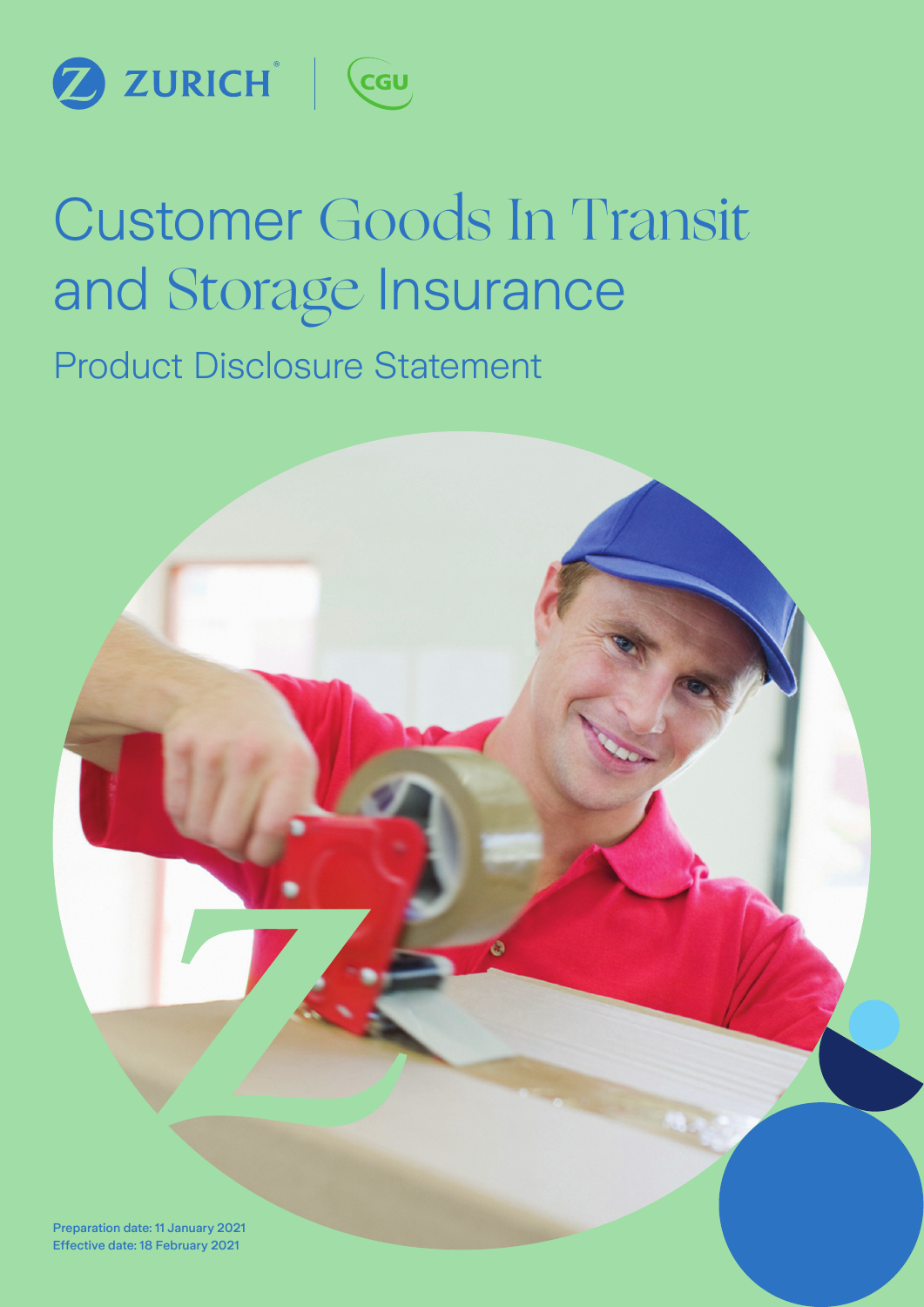## Contents

### About Your Customer Goods in Transit and Storage Insurance

|                                                                                                                                                                                                                                | 2              |
|--------------------------------------------------------------------------------------------------------------------------------------------------------------------------------------------------------------------------------|----------------|
|                                                                                                                                                                                                                                | $\overline{2}$ |
|                                                                                                                                                                                                                                | 2              |
|                                                                                                                                                                                                                                | 2              |
|                                                                                                                                                                                                                                | 3              |
|                                                                                                                                                                                                                                | 6              |
|                                                                                                                                                                                                                                | 6              |
|                                                                                                                                                                                                                                |                |
|                                                                                                                                                                                                                                |                |
|                                                                                                                                                                                                                                |                |
| A discrete discrete distribution of the contract of the contract of the contract of the contract of the contract of the contract of the contract of the contract of the contract of the contract of the contract of the contra | 7              |
|                                                                                                                                                                                                                                | 7              |
|                                                                                                                                                                                                                                | 8              |
|                                                                                                                                                                                                                                | 8              |
|                                                                                                                                                                                                                                | 9              |
|                                                                                                                                                                                                                                | 9              |
|                                                                                                                                                                                                                                | 9              |

### **Customers Goods In Transit and Storage Insurance Cover**

|  | -13 |
|--|-----|
|  | -13 |
|  | 14  |
|  | 15  |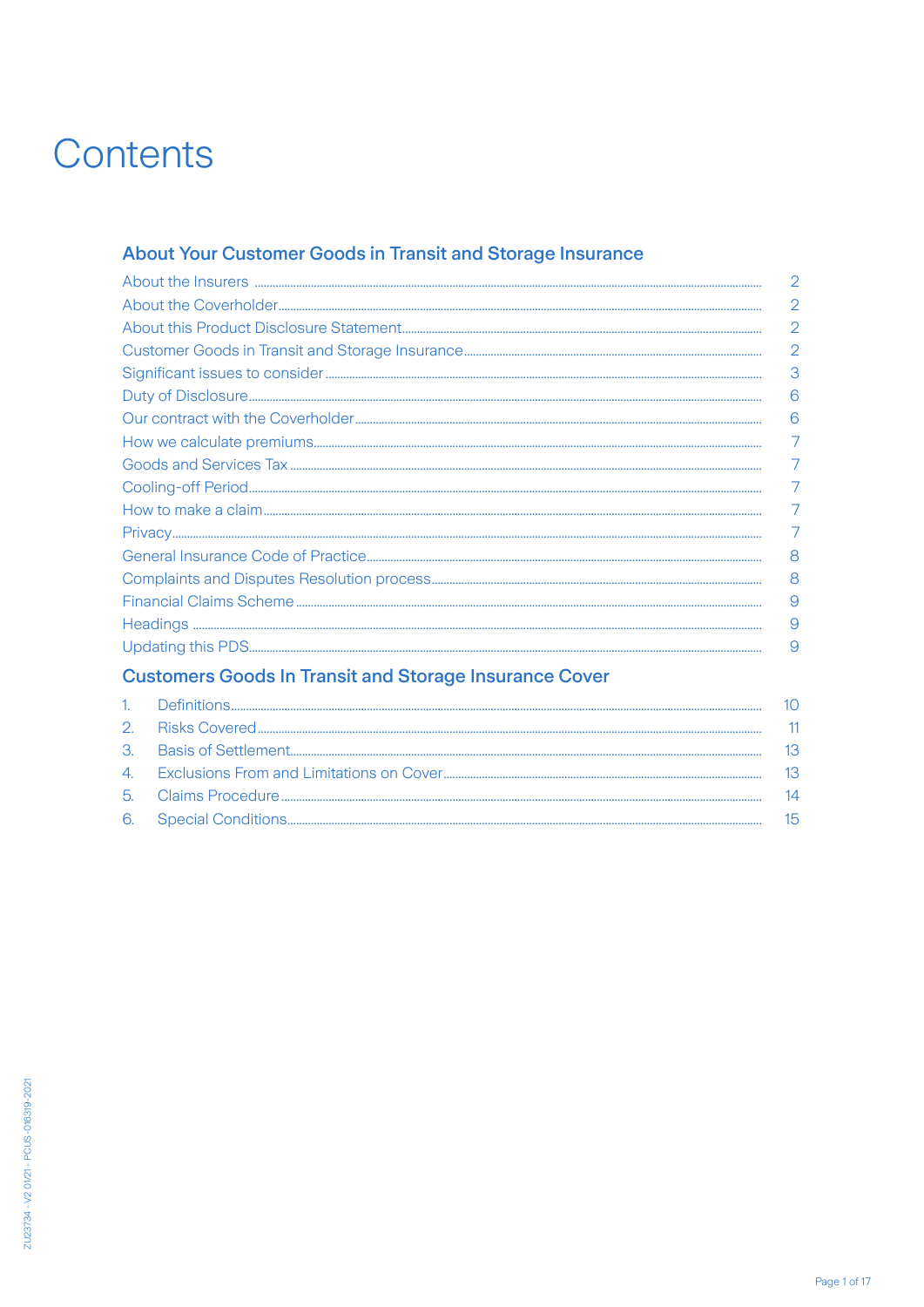# About Your Customer Goods in Transit and Storage Insurance

#### About the Insurers

This product is jointly issued by the Insurers, Zurich Australian Insurance Limited and Insurance Australia Limited trading as CGU Insurance together the 'insurers'. The insurers are jointly responsible for the content of this PDS.

#### About Zurich

Zurich Australian Insurance Limited (Zurich), ABN 13 000 296 640, AFS Licence Number 232507 of 118 Mount Street, North Sydney 2060, insures the goods in transit and storage cover, other than the risks of fire, lightning, aircraft, earthquake, storm and tempest, flood, water from fixed pipes or systems, riots, strikes and civil commotion, explosion and impact damage while the goods are in storage.

#### About CGU

Insurance Australia Limited, ABN 11 000 016 722, AFS Licence Number 227681 trading as CGU Insurance (CGU) of 181 William Street Melbourne VIC 3000 insures the risks of fire, lightning, aircraft, earthquake, storm and tempest, flood, water from fixed pipes or systems, riots, strikes and civil commotion, explosion and impact damage while the goods are in storage.

In this document, the Insurers may also be expressed as 'Insurer', 'we', 'us' or 'our'.

To contact Zurich, please call 132 687 or if You need to contact CGU, please call 132 481.

#### About the Coverholder

The Coverholder of this product is the Removal Company shown on the Certificate of Insurance. A Customer of the Removal Company, also referred to as "You" in this PDS, has a right to recover under the insurance policy only through Section 48 of the Insurance Contracts Act 1984 (Cth) and is not a party to the contract of insurance. Only the Coverholder is able to vary or cancel the policy, however You can also make decisions that affect whether You are covered by the policy, for example, by choosing whether or not to request the Removal Company to insure Your Goods.

#### About this Product Disclosure Statement

This Product Disclosure Statement (PDS) provides information about the main features of the Customer Goods in Transit and Storage Insurance.

This PDS is an important document. You should read it carefully before making a decision to purchase this product.

This PDS will help You to:

- decide whether this product will meet Your needs; and
- compare this product with other products You may be considering.

Please keep this PDS in a safe place.

The information contained in this PDS is general information only.

#### Who to contact

Your first point of contact about Your insurance coverage should be Your Removal Company. If they cannot answer Your enquiry, You can contact Cowden (VIC) Pty Ltd (of whom Your Removal Company is an authorised representative) by telephone (03) 9686 6500, email insurance.vic@cowden.com.au, facsimile (03) 9686 3900 or letter PO Box 33044, Melbourne, VIC 3004.

#### Customer Goods in Transit and Storage Insurance

This Customer Goods in Transit and Storage Insurance is designed for domestic or other removals either within Australia, from Australia to selected destinations overseas or international removals where coverage has been arranged in Australia.

You may select from a number of cover options for loss or damage to Your Goods.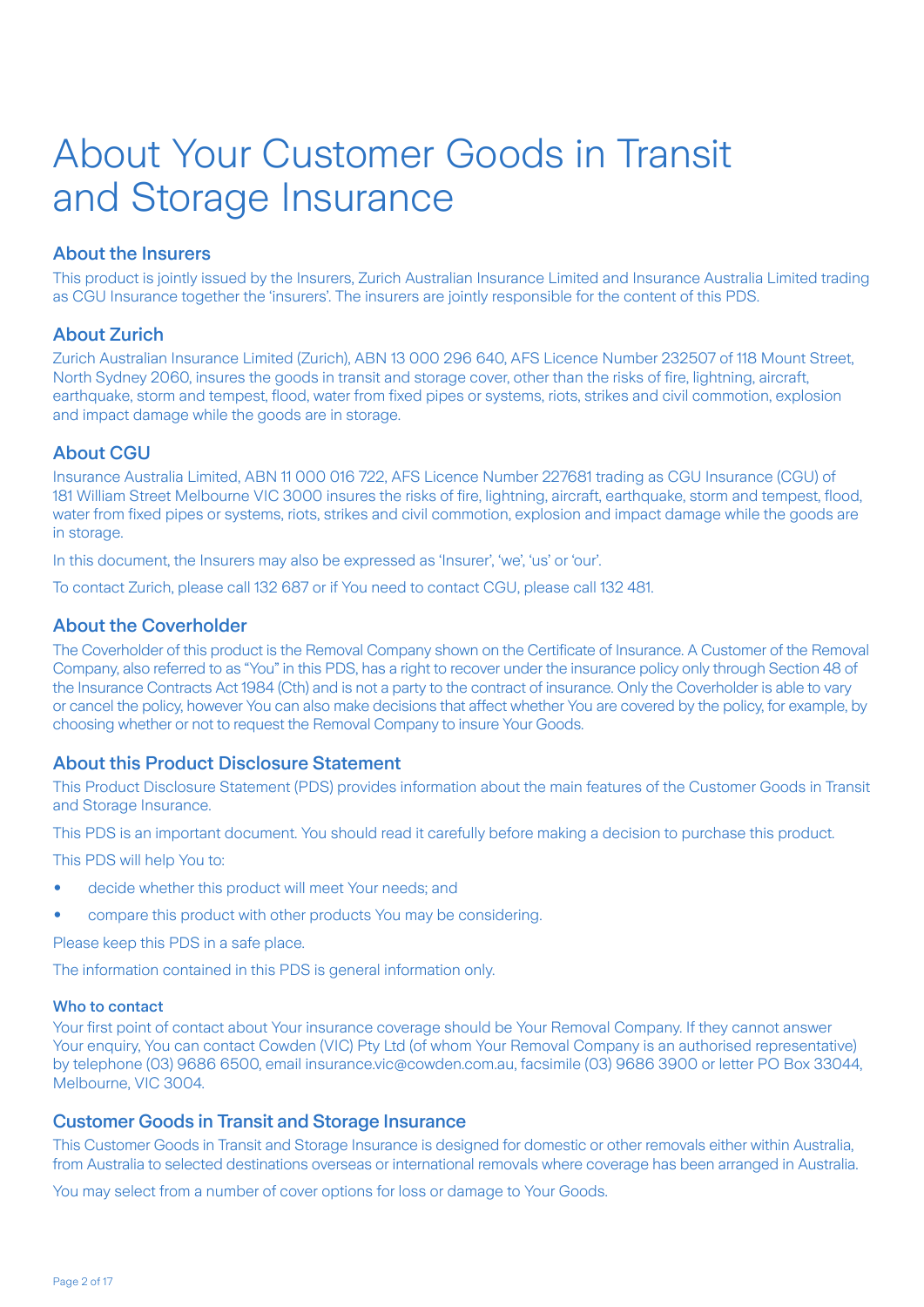#### Full Cover

Full Cover insures You for all Accidental loss or damage to Your Goods during transit from any external cause, including Accidental damage during packing, loading and unloading by the Removal Company.

#### Restricted Cover

Restricted Cover only provides coverage for Accidental loss or damage which occurs as a result of:

- Fire, explosion, lightning or flood;
- Overturning, jackknifing and/or derailment of conveyance;
- Collision of vessel, aircraft or conveyance;
- Crashing or forced landing of any aircraft;
- Stranding, sinking, or contact of vessel with any external object other than water;
- Entry of water into any vessel, hold, container liftvan or place of storage;
- Discharge of goods at a port of distress:
- Jettison of goods from a vessel; or
- Theft, Pilferage or Non delivery of an entire package or item.

#### Australia Wide Storage Only Cover

Australia Wide Storage Only Cover insures loss or damage to the customer's goods during storage in Australia, resulting from:

- Fire, lightning;
- Aircraft;
- Earthquake:
- Storm and tempest, flood, water from fixed pipes or systems;
- Riots, strikes and civil commotion;
- Explosion and impact damage; or
- Burglary Limited to \$25,000 per customer.

#### Significant issues to consider

Insurance contracts contain policy exclusions, policy terms and conditions and policy limits and sub-limits that You should be aware of when deciding whether to be covered by this product. These may affect the amount of the payment that we will make to You if You have a claim.

We may express some policy terms, policy limits or sub-limits as being either a dollar amount or a percentage of the insured value, or some other amount, factor or item specified in the relevant clause within this document.

The Coverholder may vary the policy with our consent and alter the cover under the policy. If that occurs, we will issue a new PDS, provide a PDS update or otherwise advise You of any such changes in accordance with applicable laws.

It is a condition of provision of cover in respect of a Customer under the policy that the Coverholder obtains the agreed information in the Insurance Declaration from each Customer before cover is provided to that Customer and, subject to the provisions of the Insurance Contracts Act 1984 (Cth), we will not be liable to provide or to pay benefits where there has been misrepresentation or non-disclosure by a Customer. For these purposes we will treat You as if You did owe a duty of disclosure to us (see Special Condition 6.12 Applications for Cover).

#### Make sure you have the cover you need

You should consider the appropriate amounts and risks for which You need to be insured. If You do not obtain adequate coverage for the relevant risks, You may have to bear any uninsured losses Yourself.

Refer to "Basis of Settlement" below.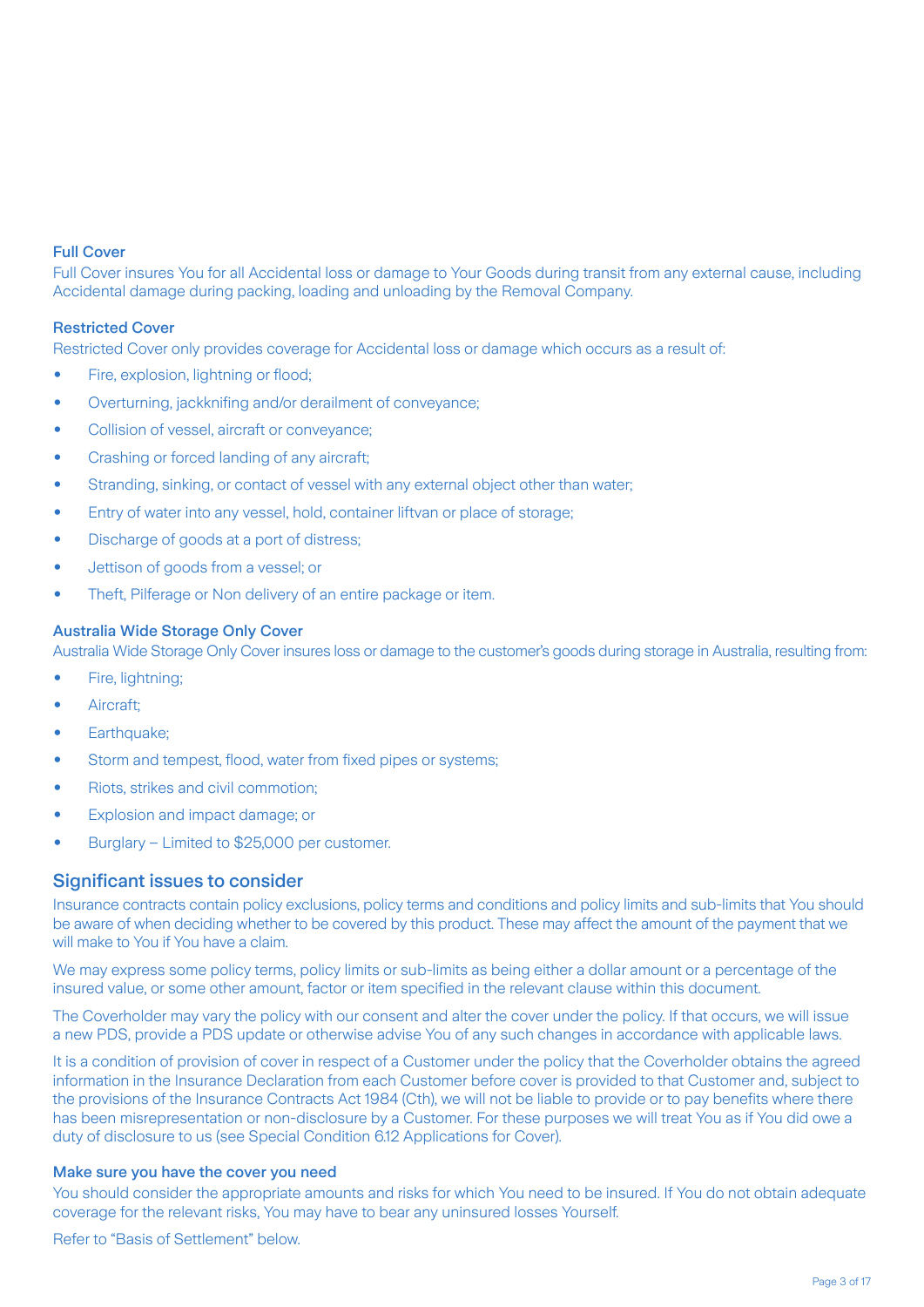#### Basis of Settlement

You can choose whether Your Goods are insured on a "Replacement Cost" basis or for "Market Value".

Under the Replacement Cost basis, if Your Goods are lost or totally destroyed, You receive the new replacement cost or the maximum of the specifically declared item value nominated on the Insurance Declaration but in no case will the value exceed the current market replacement value subject to the customer's total declared value.

Under the Market Value basis, You only receive the replacement cost less a reasonable allowance for age, condition wear, tear and depreciation.

The correct Basis of Settlement selection is vital as an incorrect selection may possibly leave You without sufficient funds to cover Your loss.

If Your Goods are damaged, the reasonable cost of repair will be covered for an accepted claim regardless of which Basis of Settlement You have elected.

The following table sets out the Basis of Settlement and restrictions for specific items:

| <b>Item</b>                                                                             | <b>Basis of settlement / restrictions</b>                                                                                                                                                                                                  |
|-----------------------------------------------------------------------------------------|--------------------------------------------------------------------------------------------------------------------------------------------------------------------------------------------------------------------------------------------|
| Computers and computer<br>accessories                                                   | Market value only                                                                                                                                                                                                                          |
| Clothing                                                                                |                                                                                                                                                                                                                                            |
| Motor vehicles, motor bikes,<br>caravans, boats and trailers                            |                                                                                                                                                                                                                                            |
| Office, hotel, factory and any other<br>business goods including plant<br>and machinery | The lesser of the invoice value or the market value of Your Goods at the time<br>of loss plus insurance, packing and freight                                                                                                               |
| Pairs and sets                                                                          | Only the lost or damaged part or parts covered                                                                                                                                                                                             |
| Antique(s), works of art and fine art                                                   | Reasonable cost of repair but not any depreciation or loss of value caused<br>by the loss or damage. Maximum 10% of the declared value of the item for<br>any depreciation or loss of value as a result of the repairs                     |
| Motor vehicles or motor bikes being<br>driven under their own power                     | Not covered unless being driven by an authorised representative of the<br>Removal Company for the purpose of loading or unloading or to and from<br>Customs or Quarantine areas within the approved Removal Company or<br>agent's premises |
| Valuables worth more than \$1,000                                                       | Limited to a maximum of \$1,000 unless each item is specifically declared<br>and valued in Your Insurance Declaration                                                                                                                      |
| Owner packed cartons                                                                    | Maximum of \$500 per carton for non delivery unless an itemised valued list<br>of contents is supplied to the Removal Company prior to the commencement<br>of transit.                                                                     |
|                                                                                         | Goods packed by You are insured only for restricted cover unless otherwise<br>agreed and noted on the Certificate of Insurance                                                                                                             |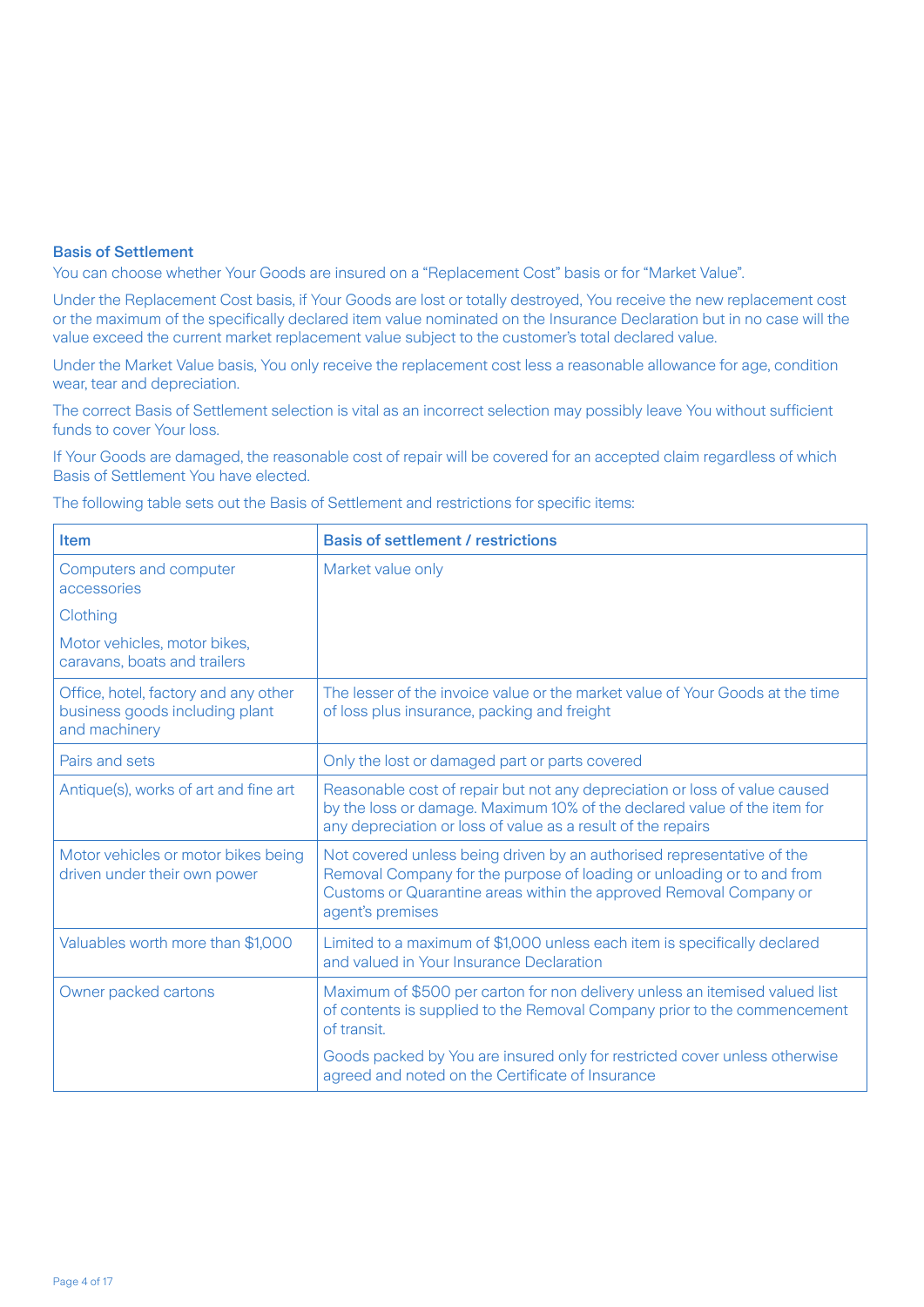#### Additional Benefits Covered

The following additional policy benefits are automatically included and provide cover for amounts in excess of the declared value. For full particulars, please refer to Additional Benefits Covered on page 11.

| <b>Additional Benefits Covered</b> |                                                                                                                                                                                                                                                         |
|------------------------------------|---------------------------------------------------------------------------------------------------------------------------------------------------------------------------------------------------------------------------------------------------------|
| <b>General Average</b>             | In relation to transit by sea, cover for general average including salvage charges                                                                                                                                                                      |
| <b>Temporary Accommodation</b>     | The reasonable cost of temporary accommodation costs of \$200 per day<br>for 30 days or until Your Goods are delivered, whichever occurs first, as a<br>result of an insured risk and Customer's Goods not delivered by the contracted<br>delivery date |

#### Excesses can apply

A Customer Excess applies under the policy. This excess is not an additional fee charged by us at the time of making a claim. Rather it is the uninsured first portion of a loss for which You are otherwise covered. The Removal Company must pay the first \$2,000 in respect of a claim and You must pay the amount shown in the Certificate of Insurance.

#### **Exclusions**

This policy contains a number of exclusions, some of which are common in insurance policies. For example, we may not pay for loss or damage arising out of:

- Wear and tear, moths, vermin infestation, corrosion, contamination or deterioration;
- Mould, mildew or fungus, unless caused by an insured event and not otherwise excluded, except if agreed and noted on the Certificate of Insurance;
- Terrorism (storage risk only).

Some of the exclusions may be less common. Before making a decision about whether to obtain the benefit of coverage under this product, You should read the full details of all relevant exclusions.

Please refer to 'Exclusions From and Limitations of Cover' on page 13 for full details of these.

#### Special Conditions

Special conditions applicable to this product include conditions that apply in certain circumstances as well as Your obligations with which You need to comply. Please refer Special Conditions from page 15.

Special conditions include the following:

| <b>Termination of Authorised</b><br><b>Representative Agreement</b> | If the Removal Company is no longer an authorised representative for one of<br>the reasons listed, the Insurers agree to manage and settle claims direct with<br>the Customer |
|---------------------------------------------------------------------|-------------------------------------------------------------------------------------------------------------------------------------------------------------------------------|
| Loss of Customers' Pre Paid                                         | In event of Removal Company liquidation, receivership, administration or                                                                                                      |
| <b>Removal Costs and Pre Paid</b>                                   | bankruptcy, where the Removal Company does not perform the removal, this                                                                                                      |
| <b>Removal Deposits</b>                                             | covers the refund of any such pre-paid amounts, where nominated                                                                                                               |

You should make yourself aware of all the terms and conditions that apply. If You do not meet them, we may be able to decline Your claim or reduce the claim payment.

#### Change of circumstances

You should also notify the Removal Company or us as soon as possible when Your circumstances change if they are relevant to Your cover. For instance, if You change the destination Your Goods are to be delivered to or You purchase or store additional goods. If You do not tell Your Removal Company or us of these changes, in the event of a claim You may not receive sufficient funds to cover Your loss.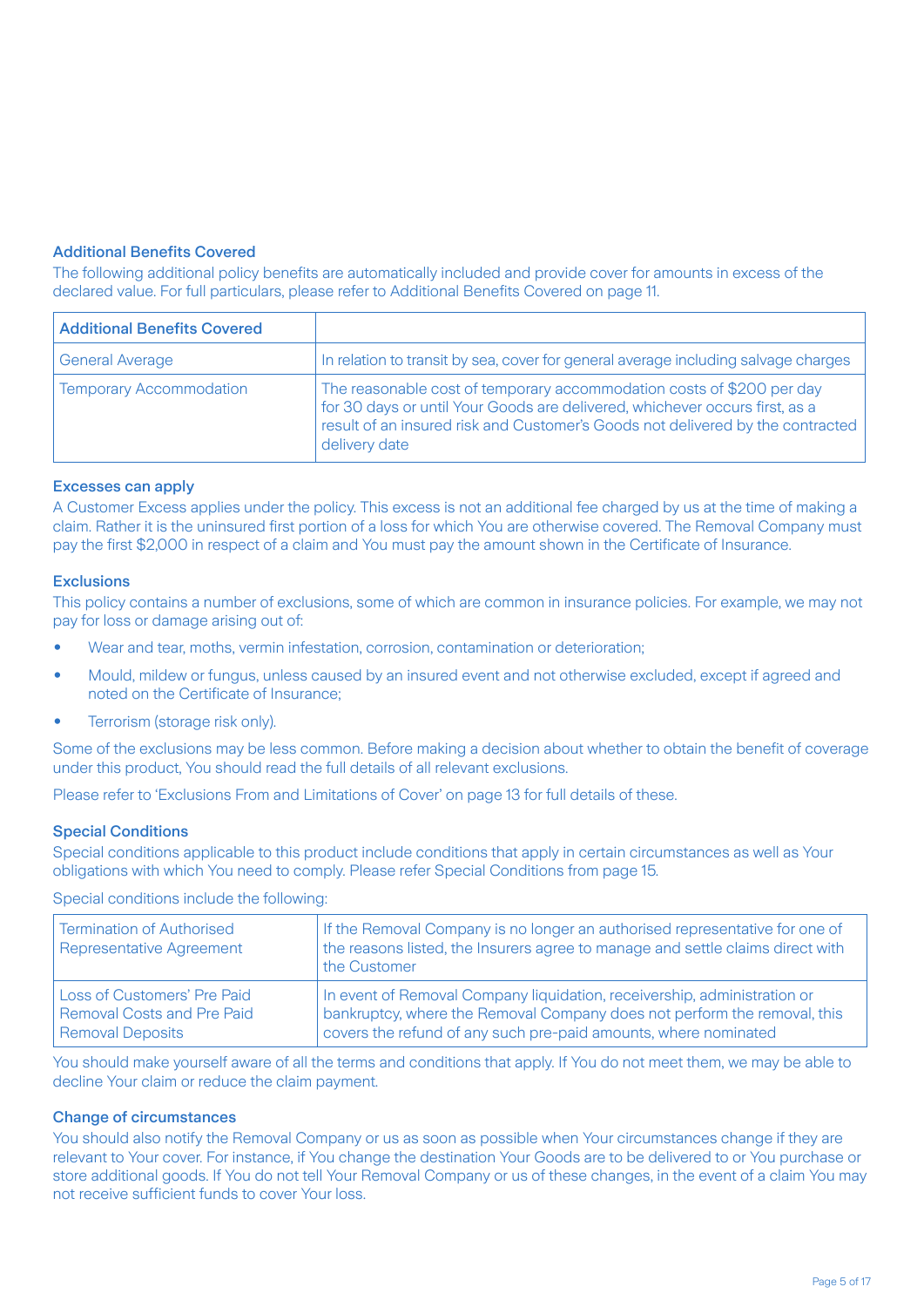#### Duty of Disclosure

This contract of insurance will be governed by either the Insurance Contracts Act 1984 (Cth) or the Marine Insurance Act 1909 (Cth).

#### Duty of Disclosure under the Insurance Contracts Act 1984

Before You enter into an insurance contract, you have a duty to tell us anything that You know, or could reasonably be expected to know, may affect our decision to insure You and on what terms.

You have this duty until we agree to insure You.

You have the same duty before You renew, extend, vary or reinstate an insurance contract.

You do not need to tell us anything that:

- reduces the risk we insure You for;
- is common knowledge;
- we know or should know as an insurer; or
- we waive Your duty to tell us about.

#### If you do not tell us something

If you do not tell us anything You are required to, we may cancel Your contract or reduce the amount we will pay You if You make a claim, or both.

If Your failure to tell us is fraudulent, we may refuse to pay a claim and treat the contract as if it never existed.

#### Duty of Disclosure under the Marine Insurance Act 1909

Your attention is drawn to Sections 23 to 27 of the Marine Insurance Act 1909 (Cth) and, in particular, that any contract of marine insurance is based on utmost good faith and in the absence of such good faith, may be avoided. Further, You have an obligation to disclose to us every material circumstance which is known to You and/or which in the ordinary course of business ought to be known to You. Every circumstance is material if it would influence the judgement of a prudent insurer in fixing the premium or determining whether they will take the risk. If there is a failure to make such disclosure, we may avoid the contract.

#### Our contract with the Coverholder

The Insurers and the Coverholder have agreed policy terms. The policy is a contract of insurance between the Coverholder and the Insurers and contains all the details of the cover we provide.

This policy is made up of:

- the policy wording. It states what is covered, sets out the claims procedure, Exclusions and other terms and conditions of cover;
- the proposal, which is the information provided by the Coverholder to us:
- the Insurance Declaration, which is the information provided by You to us;
- the most current Policy Schedule issued by us. The Policy Schedule is a separate document unique to the Coverholder. It includes any changes, Exclusions, terms and conditions and may amend the policy;
- the most current Certificate of Insurance issued to You by the Removal Company. The Certificate of Insurance is a separate document unique to You. It includes any changes, Exclusions, terms and conditions and may amend the policy; and
- any other changes advised by us in writing (such as an endorsement). These changes vary or modify the above documents.

Please note, You are only covered for the cover option and risks shown as covered in the Certificate of Insurance.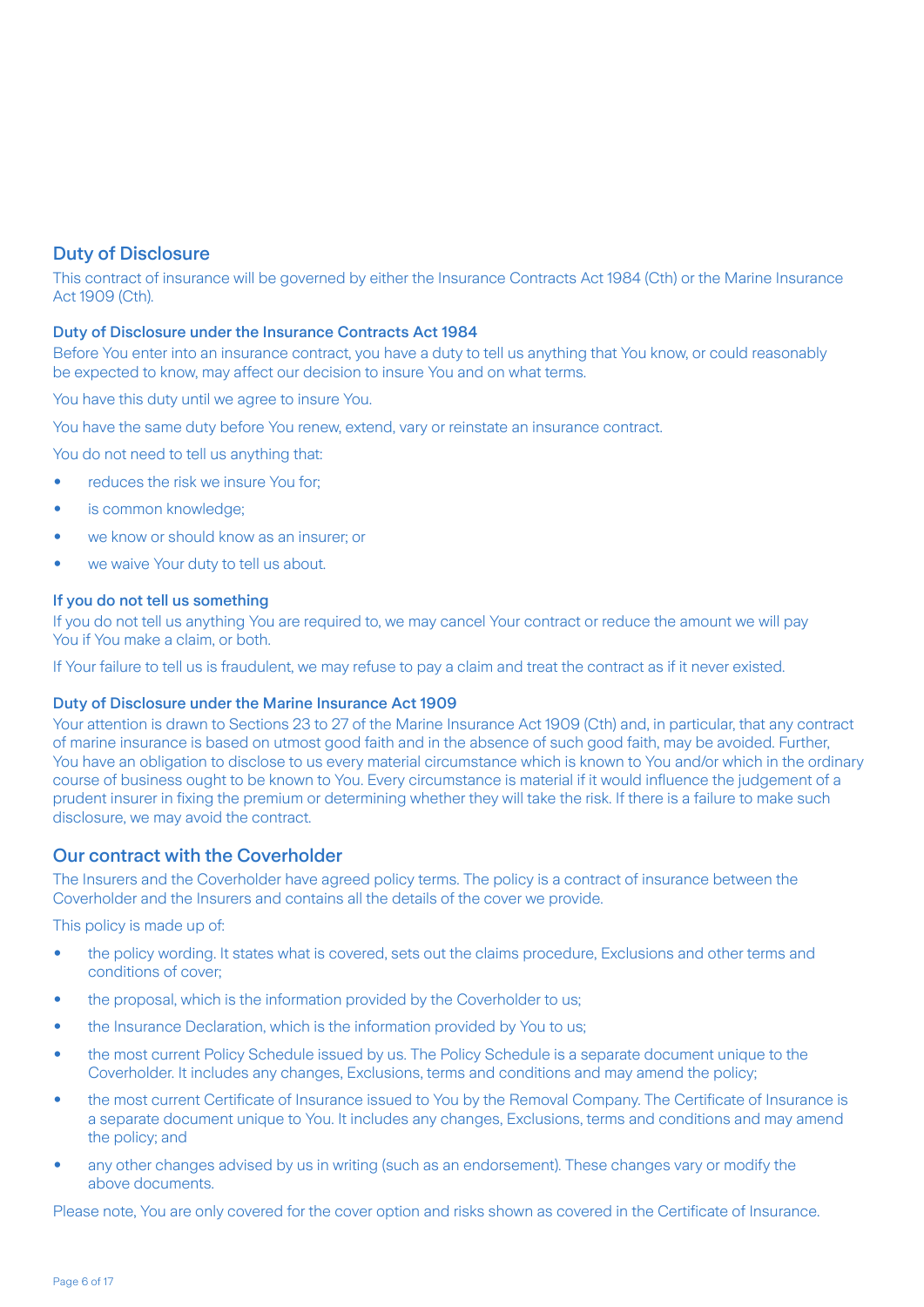#### How we calculate premiums

The amount we charge to cover Your Goods is made up of a premium and any government taxes and charges applicable.

The amount we charge varies depending on the information we receive from You about the risk to be covered by us. The higher the risk is the higher the charge. Some of the factors impacting the amount charged to cover Your Goods are:

- the value of the goods being removed or stored:
- the basis of settlement You select (market value or replacement value);
- the risk covered (transit and/or storage);
- the distance the goods are transported and/or the period for which the goods are stored; and
- the level of cover selected (Full Cover or Restricted Cover).

#### How you pay for the cover

The amount You are charged in respect of the insurance cover will be shown on Your Certificate of Insurance.

You must pay the charges in respect of transit insurance when You pay Your removal charges. Your Removal Company will invoice You for the charges in respect of storage insurance at the same time as the storage charges.

#### Goods and Services Tax

The insured values that You choose should include Goods and Services Tax (GST). In the event of a claim, if You are not registered for GST, we will reimburse You the GST component. If You are registered for GST, You will need to claim the GST component from the Australian Taxation Office.

You must advise us of Your correct input tax credit percentage where You are registered as a business and have an Australian Business Number. Any GST liability arising from Your incorrect advice is payable by You.

#### Cooling-off Period

After You apply for this product and You have received the PDS, You have 21 days to check that the cover meets Your needs. Within this time You may cancel the cover and receive a full refund of any amount paid in respect of the insurance, unless:

- the removal and /or storage of Your Goods has commenced:
- You have made a claim or become entitled to make a claim; or
- You have exercised any right or power You have in respect of Your cover or the policy has ended.

Your request will need to be in writing and forwarded to the Removal Company or to the address detailed on the removal contract or invoice.

#### How to make a claim

If You need to make a claim, please refer to Claims Procedure on page 13. If You have any queries please contact Your Removal Company as soon as possible or Cowden (03) 9686 6500.

#### **Privacy**

Zurich and CGU are bound by the Privacy Act 1988 (Cth). We collect, disclose and handle information, and in some cases personal or sensitive (eg health) information, about You ('Your details') to assess applications, administer policies, contact You, enhance our products and services and manage claims ('Purposes'). If You do not provide Your information, we may not be able to do those things. By providing us, our representatives or Your intermediary with information, You consent to us using, disclosing to third parties and collecting from third parties Your details for the Purposes.

We may disclose Your details, including Your sensitive information, to relevant third parties including Your intermediary, affiliates of Zurich Insurance Group Ltd, affiliates of CGU, Cowden, Your Removal Company, other insurers and reinsurers, our service providers, our business partners, health practitioners, Your employer, parties affected by claims, government bodies, regulators, law enforcement bodies and as required by law, within Australia and overseas.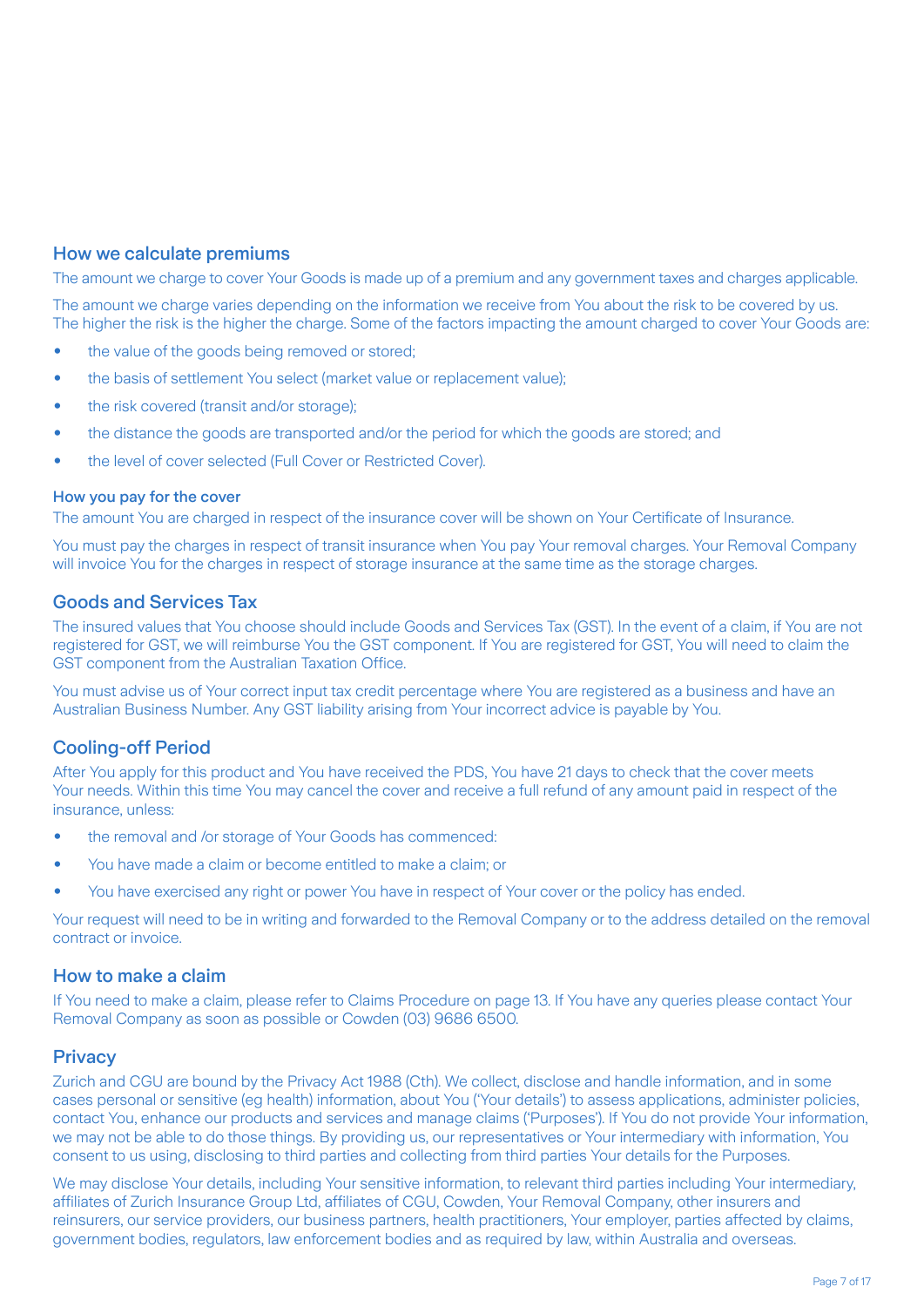We may obtain Your details from relevant third parties, including those listed above. Before giving us information about another person, please give them a copy of this document. Laws authorising or requiring us to collect information include the Insurance Contracts Act 1984 (Cth), Anti-Money Laundering and Counter-Terrorism Financing Act 2006 (Cth), Corporations Act 2001 (Cth), Autonomous Sanctions Act 2011 (Cth), A New Tax System (Goods and Services Tax) Act 1999 (Cth) and other financial services, crime prevention, trade sanctions and tax laws.

Zurich's Privacy Policy, available at www.zurich.com.au or by telephoning us on 132 687 and CGU's privacy policy, available at www.cgu.com.au/insurance/privacy-security or by telephoning 132 481, provides further information and lists service providers, business partners and countries in which recipients of Your details are likely to be located. They also set out how we handle complaints and how You can access or correct Your details or make a complaint.

#### General Insurance Code of Practice

Zurich and CGU are signatories to the General Insurance Code of Practice (the Code) and we support the Code.

The objectives of the Code are:

- to commit us to high standards of service;
- to promote better, more informed relations between us and You;
- to maintain and promote trust and confidence in the general insurance industry;
- to provide fair and effective mechanisms for the resolution of complaints and disputes You make about us; and
- to promote continuous improvement of the general insurance industry through education and training.

Further information about the Code and Your rights under it is available at www.codeofpractice.com.au or by contacting us.

#### Complaints and Disputes Resolution process

If You have a complaint about an insurance product we have issued or service You have received from us, please contact the Manager at Cowden (VIC) Pty Ltd on (03) 9686 6500 to initiate the complaint with us. If You are unable to contact Cowden, You can contact Zurich directly on 132 687 or CGU directly on 132 481. We will acknowledge receipt of Your complaint within 24 hours or as soon as practicable.

If You are not satisfied with our initial response, You may use our internal dispute resolution process.

#### Stage 1 – Handling your Complaint

We will respond to Your complaint within 15 business days provided we have all the necessary information and have completed any investigation required. If more information or investigation is required, we will agree reasonable alternative timeframes with You. We will keep You informed of the progress of Your complaint at least every 10 business days unless otherwise agreed.

#### Stage 2 – Internal Dispute Resolution

If You are not satisfied with our response or we cannot agree on reasonable alternative timeframes, Your complaint will be registered as a dispute and it will be reviewed through our Internal Dispute Resolution process.

We will respond to Your dispute within 15 business days of Your request to review our decision provided we have all necessary information and have completed any investigation required. If we cannot meet this timeframe because additional information or investigation is required, we will seek to agree an alternative timeframe with You. We will keep You informed of the progress of Your dispute at least every 10 business days unless otherwise agreed.

If You are still not satisfied with our response or we cannot agree on reasonable alternative timeframes, You can refer the matter to the External Dispute Resolution.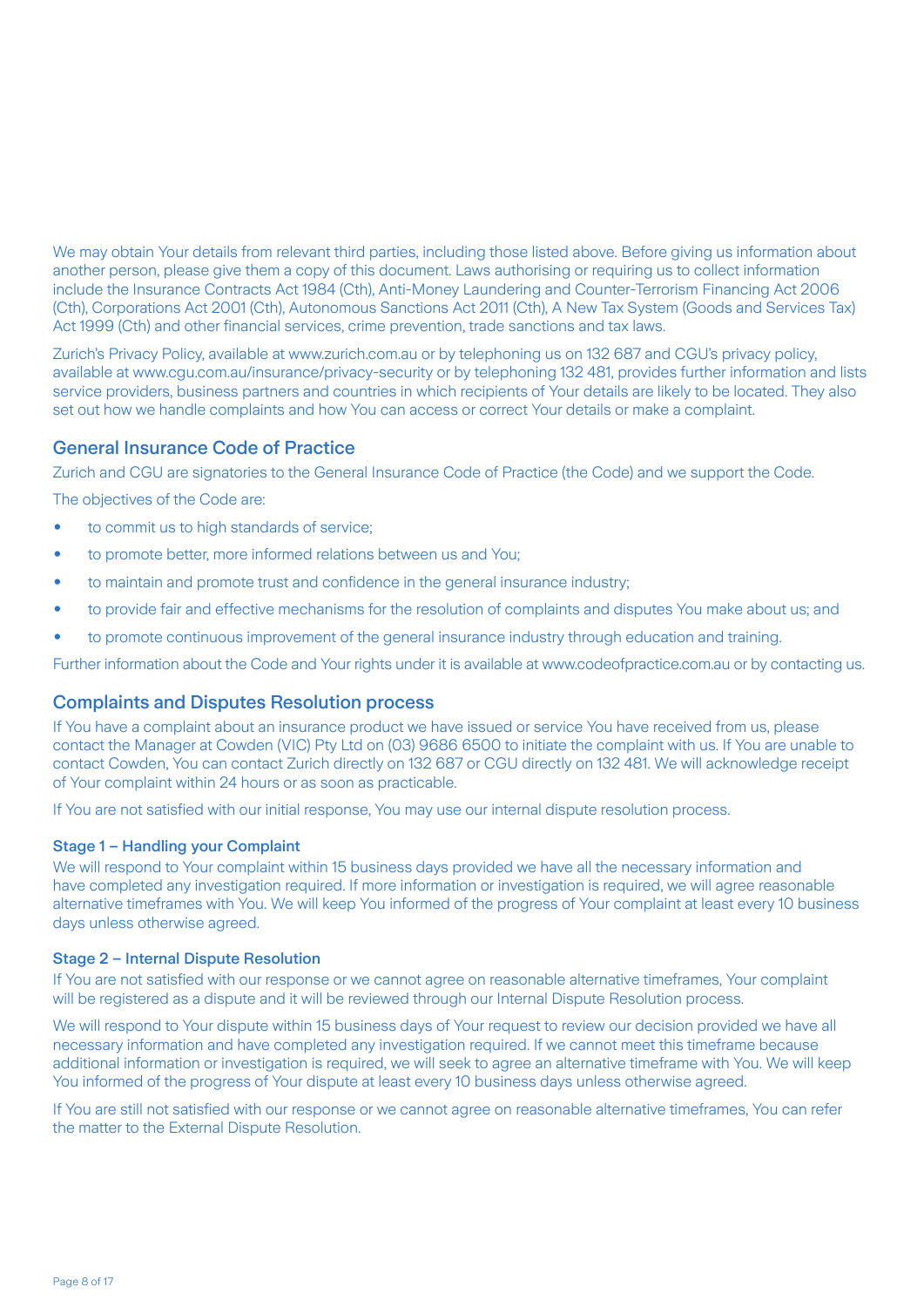#### Stage 3 – External Dispute Resolution

You may take Your complaint to the Australian Financial Complaints Authority (AFCA) at any time and if we are unable to resolve Your complaint within 45 calendar days from the date You first made Your complaint.

AFCA is an independent external dispute resolution scheme. We are a member of this scheme and we agree to be bound by its determinations about a dispute. AFCA provides fair and independent financial services complaint resolution that is free to You.

Their contact details are:

Website: www.afca.org.au Email: info@afca.org.au Freecall: 1800 931 678

In writing to: The Australian Financial Complaints Authority, GPO Box 3, Melbourne, Victoria 3001.

If Your complaint or dispute falls outside the AFCA Rules, You can seek independent legal advice or access any other external dispute resolution options that may be available to You.

#### Financial Claims Scheme

Zurich and CGU are insurance companies authorised under the Insurance Act 1973 (Cth) to carry on general insurance business in Australia. As such, Zurich and CGU are subject to prudential requirements and standards, regulated by the Australian Prudential Regulation Authority (APRA).

This policy may be a protected policy under the Federal Government's Financial Claims Scheme, (FCS) which is administered by APRA.

The FCS may apply in the event that a general insurance company becomes insolvent. If the FCS applies, a person who is entitled to make s claim under this insurance policy may be entitled to a payment under the FCS. Access to the FCS is subject to eligibility criteria.

Further information about the FCS can be obtained at http://www.fcs.gov.au.

#### **Headings**

Headings have been included for ease of reference, but do not form part of the policy.

#### Updating this PDS

Certain information in this PDS may change from time to time. If the updated information is not materially adverse from the point of view of a reasonable person deciding whether or not to purchase this product, a paper copy of the updated information will be available free of charge upon request, by contacting Your Removal Company or us by using the contact details on the back cover of this document. Please note that we may also choose to issue a new PDS or supplementary PDS in other circumstances.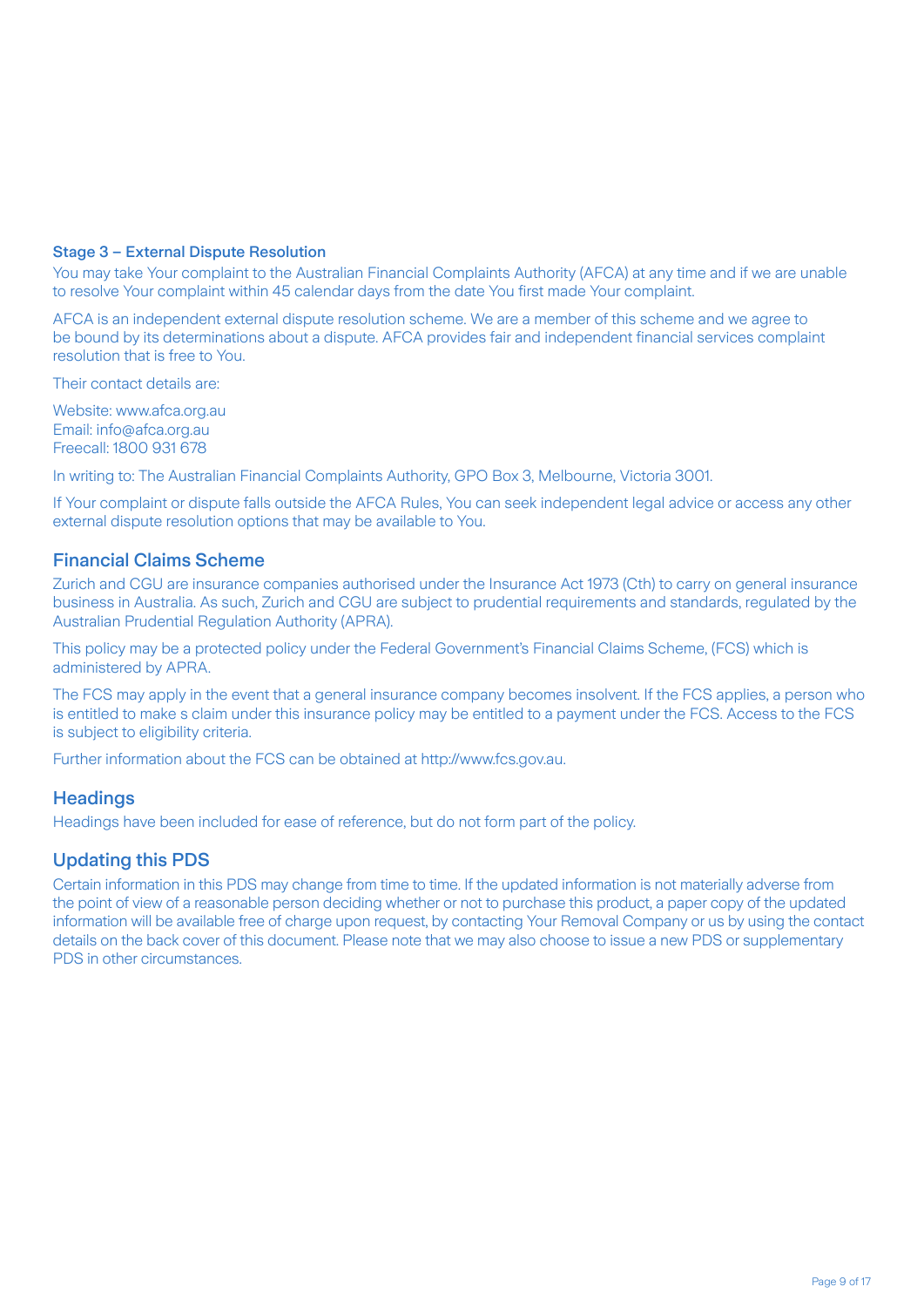### Customer Goods In Transit and Storage Insurance Cover

Each Insurer will provide the cover specified as insured by that Insurer in the Certificate of Insurance in the terms set out in this PDS.

#### 1. Definitions

When used in this PDS, or the Certificate of Insurance, the following definitions will apply:

#### 1.1 Accidental

 Accidental means an event that is not intended or expected to happen and is an unintended, unforeseen, unlooked for happening or mishap, which could not reasonably be expected nor designed by You or the Removal Company who has actual knowledge of the means of transportation of Your Goods.

#### 1.2 Certificate of Insurance

 Certificate of Insurance means the document provided to the Customer setting out details of the Customer Goods in Transit Insurance.

#### 1.3 Customer

 Customer means a person who requests insurance cover under the policy and pays the Insurance Charge specified in the Certificate of Insurance. Customers are third party beneficiaries under the policy in accordance with Section 48 of the Insurance Contracts Act 1984 (Cth).

#### 1.4 Customer's Goods or Your Goods

 Customer's Goods or Your Goods means physical property which a Customer has asked the Removal Company to move and/or store including:

- (a) Household goods and personal effects of every description including antiques, works of art, fine art, jewellery, motor vehicles, motor bikes, boats, trailers, caravans, removal and shipping costs for such items; and
- (b) Office, hotel, factory and any other business contents of every description including computers and all ancillary equipment, plant and machinery.

#### 1.5 Removal Company

 Removal Company means the removal company and all its associated and subsidiary or nominated companies, sub-contractors (and their employees) and any freight forwarder, shipping company or airline, rail company and any other agent(s) and subcontractor(s) with whom the removal company has contracted to move a Customer's Goods. The removal company is the Coverholder.

#### 1.6 Storage

Storage means:

- (a) any storage of a Customer's Goods at the Customer's request in an authorised warehouse or compound by the Removal Company; and
- (b) in respect of overseas transit, storage prior to, during, or after Transit is covered for a maximum of 30 days at uplift and 60 days after arrival of the ship at destination. Subject to payment of an additional charge the policy can be extended for further periods by giving notice to the Removal Company prior to expiry of the agreed storage period.

#### 1.7 Transit

 Transit means all conveyances including road and/or rail and/or air and/or vessel to and from ports and or places anywhere in Australia or the world. Transit commences when a Customer's Goods are first moved and/or uplifted within the house, office, hotel, factory or any other business by the Removal Company for the purpose of transit and ceases when a Customer's Goods are last moved by the Removal Company after delivery to their final destination or such other place as the receiver may instruct. Transit includes packing/unpacking of a Customer's Goods by the Removal Company at uplift or delivery and any storage which is incidental to the transit.

#### 1.8 You or Your

You or Your means the Customer.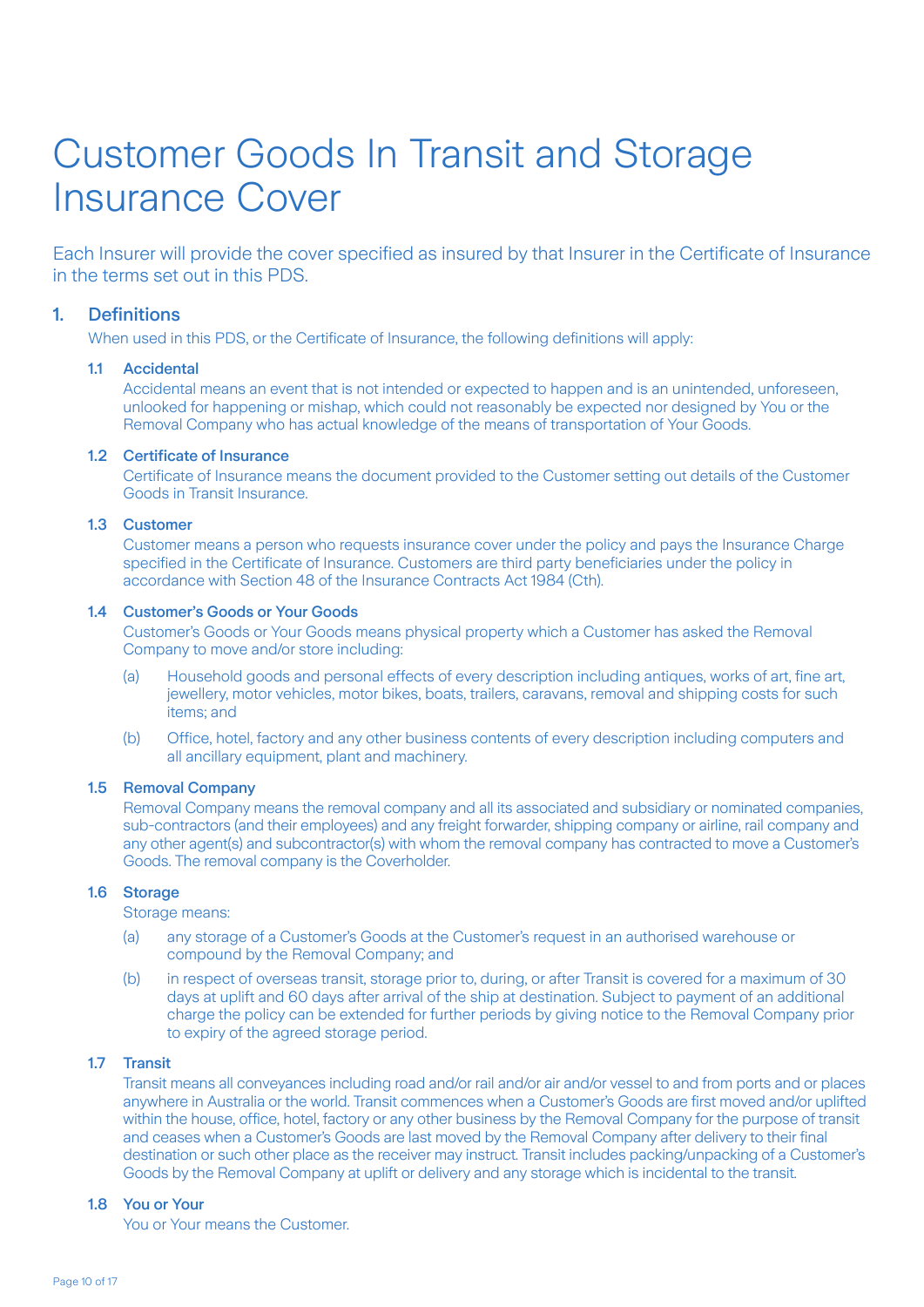#### 2. Risks Covered

Where the Customer has requested the Removal Company to insure the Customer's Goods, depending on the risks and period of cover and basis of settlement selected by the Customer, this policy insures the Customer's Goods as set out below:

#### 2.1 Full Cover

 Full Cover insures all Accidental loss or damage to the insured Customer's Goods during Transit from any external cause including Accidental damage during packing, loading and unloading by the Removal Company or its representatives, except where such loss or damage is excluded in Clause 4. "Exclusions From and Limitations on Cover". However, regardless of which cover the Customer selects, Customer's Goods packed by the Customer are insured only for Restricted Cover unless otherwise agreed and noted on the Certificate of Insurance.

#### 2.2 Restricted Cover

Restricted Cover insures loss or damage to the Customer's Goods during Transit resulting from:

- (a) Fire, explosion, lightning or flood;
- (b) Overturning, jackknifing and/or derailment of conveyance;
- (c) Collision of vessel, aircraft or conveyance;
- (d) Crashing or forced landing of any aircraft;
- (e) Stranding, sinking, or contact of vessel with any external object other than water;
- (f) Entry of water into any vessel, hold, container liftvan or place of storage;
- (g) Discharge of goods at a port of distress;
- (h) Jettison of goods from a vessel; or
- (i) Theft, Pilferage or Non delivery of an entire package or item.

#### 2.3 Australia Wide Storage Only Cover

 Australia Wide Storage Only Cover insures loss or damage to the customer's goods during storage in Australia, resulting from:

- (a) Fire, lightning;
- (b) Aircraft;
- (c) Earthquake:
- (d) Storm and tempest, flood, water from fixed pipes or systems;
- (e) Riots, strikes and civil commotion;
- (f) Explosion and impact damage; or
- (g) Burglary Limited to \$25,000 per customer.

#### 2.4 Additional Benefits Covered

In addition to the cover set out above under Full Cover and Restricted Cover:

2.4.1 General Average

 In relation to transit by sea, You are covered for general average including salvage charges. adjusted or determined according to the removal contract and/or the governing law and practice, which are incurred to avoid or in connection with the avoidance of loss from any cause other than those excluded elsewhere in the policy.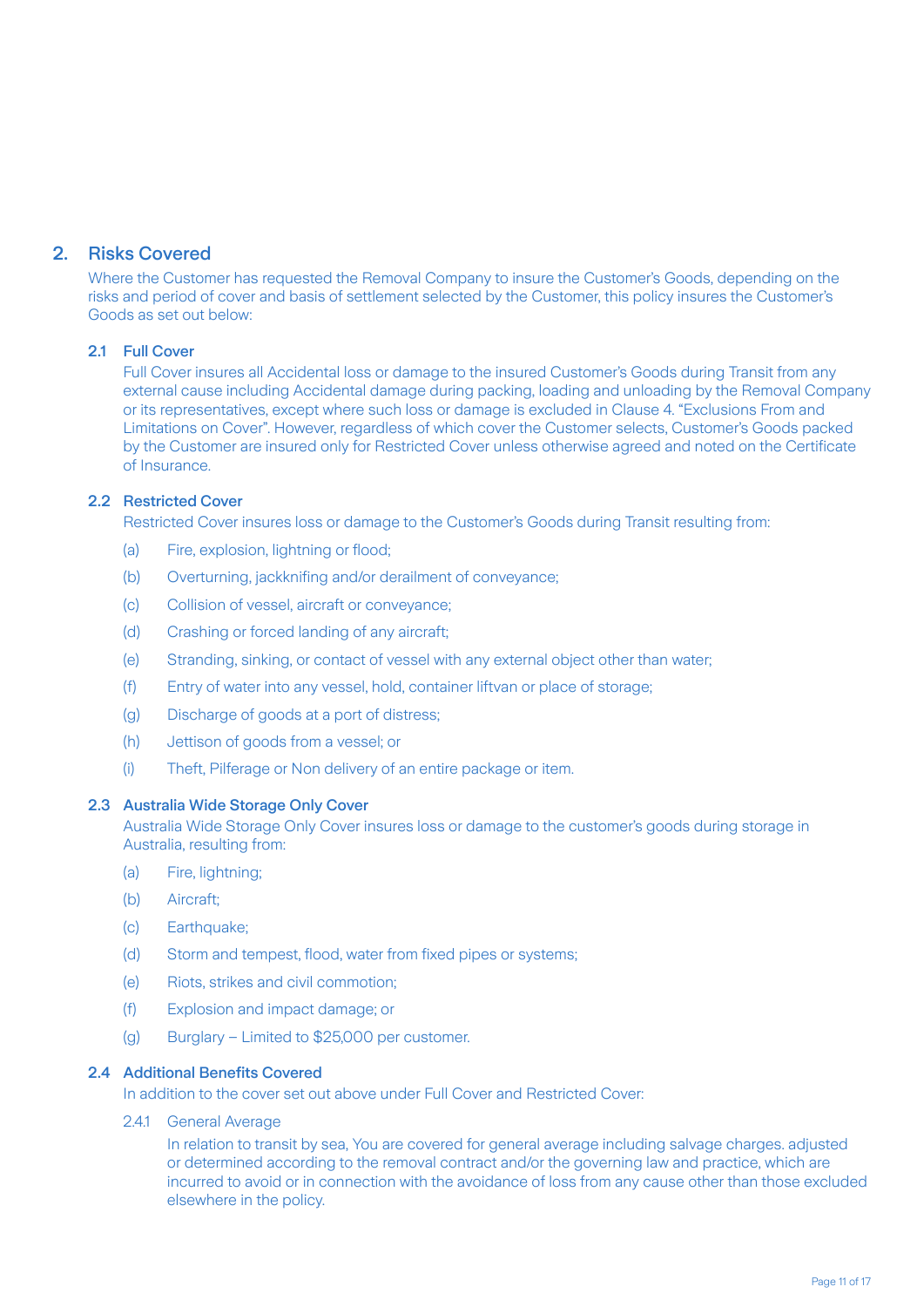#### 2.4.2 Temporary Accommodation

 Where loss or damage occurs as a result of an insured risk under the policy and as a result the insured Customer's Goods have not been delivered to the residential destination by the contracted delivery date, the policy will cover the reasonable cost of temporary accommodation costs of \$200 per day and will cease at either the delivery of the goods to the destination or a maximum period of 30 days whichever occurs first. This payment will be in addition to the total declared value.

#### 3. Basis of Settlement

Depending on the Basis of Settlement selected by the Customer, if loss or damage occurs as a result of an insured risk, the Insurers will pay the Replacement Cost or Market Value as applicable, up to the declared value of any item (and subject to the restrictions set out below):

#### 3.1 Replacement Cost

Replacement Cost means:

- (a) In the event of damage, the reasonable cost of repairs or restoration.
- (b) For any items lost or totally destroyed, full replacement cost or the maximum of the specifically declared item value nominated on the Insurance Declaration but in no case will the value exceed the current market replacement value.

Regardless of which Basis of Settlement is selected, the Insurers will only pay Market Value for the following items:

- (i) computers and computer accessories;
- (ii) clothing; and
- (iii) motor vehicles, motor bikes, caravans, boats and trailers.

#### 3.2 Market Value

Market Value means:

- (a) in the event of damage, the reasonable cost of repairs or restoration; or
- (b) for any items lost or totally destroyed, their replacement cost less a reasonable allowance for age, condition, wear and tear and depreciation.

#### 3.3 Office, hotel, factory and any other business goods including plant and machinery

For office, hotel, factory and any other business goods, including plant and machinery, the Insurers will only pay:

- (a) the lesser of the invoice value or the market value of the goods at the time of loss; and
- (b) agreed charges for insurance, packing and freight.

#### 3.4 Pairs and sets

 Where one or more articles in a pair or set (including lounge suites) are lost or damaged, unless otherwise agreed and noted in the Certificate of Insurance, the policy only covers the lost or damaged part or parts. The Insurers will not pay more than a proportionate part of the insured value of the pair or set without reference to any special value which they may have as a pair or set or depreciation or loss of value.

#### 3.5 Antique(s), works of art and fine art

 For antique(s), works of art and fine art, the Insurers will only pay the reasonable costs of repair and will not pay any depreciation or loss of value caused by the loss or damage. In addition to this, should there be any depreciation or loss of value as a result of the repairs, subject to an independent and approved valuation, the Insurers will pay a maximum amount of 10% of the declared value of the item for any depreciation or loss of value.

#### 3.6 Excess

 The Removal Company must pay the first amount of the Removal Company Excess shown in the Certificate of Insurance in respect of any one claim in accordance with the policy and the Customer must contribute the Customer Excess shown in the Certificate of Insurance.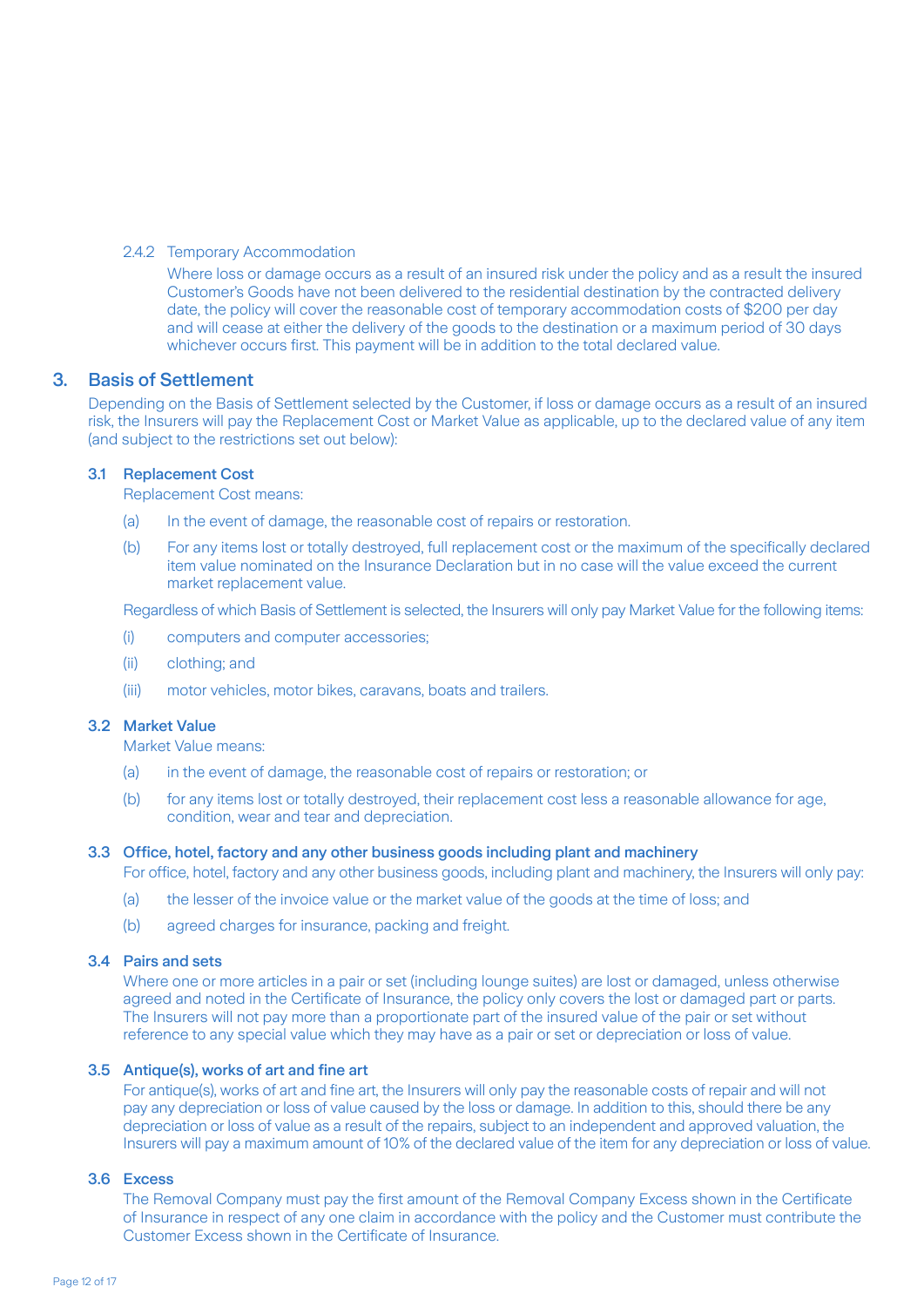#### 4. Exclusions From and Limitations on Cover

#### 4.1 Motor vehicles

 The policy does not cover motor vehicles or motor bikes while they are being driven under their own power unless they are being driven by an authorised representative of the Removal Company for the purpose of loading or unloading or to and from Customs or Quarantine areas within the approved Removal Company or agent's premises.

#### 4.2 Valuables

 The policy does not cover loss or damage to any antique, curio, piece of jewellery, plate, precious object, work of art, fine art, medal, money, coin, stamp, collection of items, fur, piece of precision equipment or professionally packed carton by the Removal Company, the value of which exceeds \$1,000 (or other agreed limit noted on the Certificate of Insurance) unless each item is specifically declared and valued on the list of items to be insured on the Insurance Declaration.

#### 4.3 Owner packed cartons

 Non-delivery of an owner packed carton is limited to \$500 per carton unless an itemised valued list of contents is supplied to the Removal Company prior to the commencement of the Transit. Regardless of which cover the Customer selects, Customer's Goods packed by the Customer are insured only for Restricted Cover unless otherwise agreed and noted on the Certificate of Insurance.

#### 4.4 Exclusions

4.4.1 The policy does not cover loss or damage or expense caused by:

- (a) delay, loss of use of property or any other form of consequential loss of any description;
- (b) loss of data of any description from computer hardware or software;
- (c) confiscation or detention by customs or other official or authorities;
- (d) wear and tear, moths, vermin, infestation, corrosion, contamination or deterioration;
- (e) mould, mildew or fungus;
- (f) atmospheric or climatic conditions unless agreed and noted on the Certificate of Insurance;
- (g) inherent vice or nature of the subject matter or vibration;
- (h) mechanical, electrical or electronic breakdown or derangement of goods where there is no external evidence that an insured event has occurred unless agreed and noted on the Certificate of Insurance; or
- (i) nuclear risks which means the use, existence or escape of nuclear weapons materials or ionizing radiation from or contamination by radioactivity from any nuclear fuel or nuclear waste from the combustion of nuclear fuel.
- 4.4.2 The policy excludes any loss, damage, liability or expense arising from terrorism and/or steps taken to prevent, suppress, control or reduce the consequences of any actual, attempted, anticipated, threatened, suspected or perceived terrorism.

 For the purposes of this clause, terrorism means any act(s) of any person(s) or organization(s) involving the causing, occasioning or threatening of harm of whatever nature and by whatever means or putting the public or any section of the public in fear in circumstances in which it is reasonable to conclude that the purpose(s) of the person(s) or organization(s) concerned are wholly or partly of a political, religious, ideological or similar nature.

 Notwithstanding any provision to the contrary contained in this policy, it is agreed that this policy covers loss or damage to the Customer's Goods caused by any terrorist or any person acting from a political motive, from when the Customer's Goods are first moved for the purpose of being conveyed to a destination outside the premises at which loading takes place and ends when the Customer's Goods are last moved in being delivered at the destination, or at any earlier point where the ordinary course of Transit is interrupted by the Customer.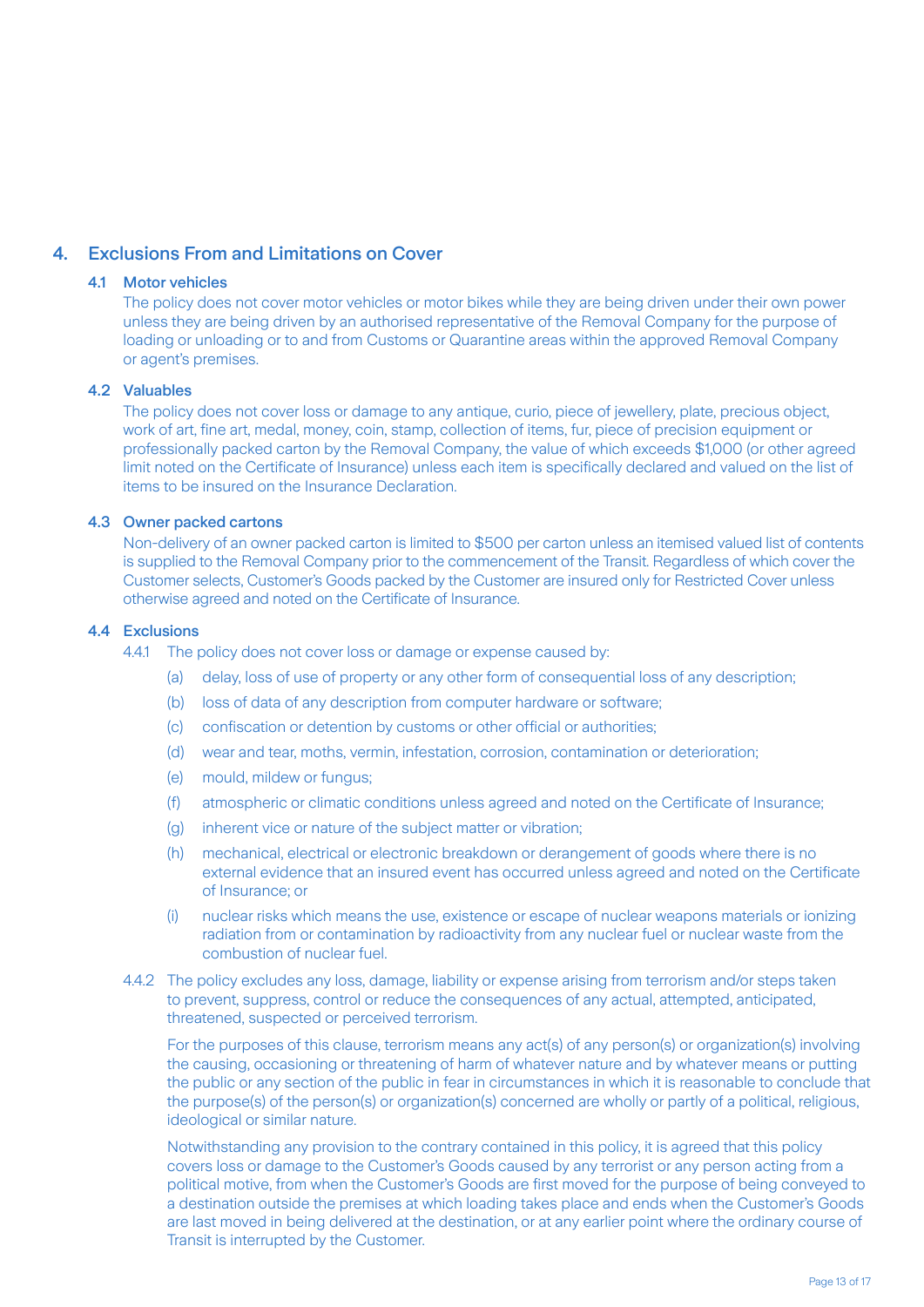4.4.3 This policy does not insure any loss, damage, claim, cost, expense or other sum, directly or indirectly arising out of, attributable to, or occurring concurrently or in any sequence with a Communicable Disease or the fear or threat (whether actual or perceived) of a Communicable Disease.

 For the purposes of this exclusion loss, damage, claim, cost, expense or other sum, includes, but is not limited to, any cost to clean-up, detoxify, remove, monitor or test:

- (a) for a Communicable Disease, or
- (b) any property insured hereunder that is affected by such Communicable Disease.

 For the purposes of this clause, Communicable Disease means any disease which can be transmitted by means of any substance or agent from any organism to another organism where:

- (i) the substance or agent includes, but is not limited to, a virus, bacterium, parasite or other organism or any variation thereof, whether deemed living or not, and
- (ii) the method of transmission, whether direct or indirect, includes but is not limited to, airborne transmission, bodily fluid transmission, transmission from or to any surface or object, solid, liquid or gas or between organisms, and
- (iii) the disease, substance or agent can cause or threaten damage to human health or human welfare or can cause or threaten damage to, deterioration of, loss of value of, marketability of or loss of use of property insured hereunder,

 and includes, but is not limited to, a disease that is or becomes listed on the National Notifiable Disease List and/or is or becomes a temporary addition to the National Notifiable Disease List and/or has or could give rise to a public health event of national significance and/or is or becomes a listed human disease (where National Notifiable Disease List means the list established and in force from time to time under section 11 of the National Health Security Act 2007 (Cth) and listed human disease has the meaning given by section 42 of the Biosecurity Act 2015 (Cth), or in each case any subsequent amendment, replacement or successor legislation of the Commonwealth of Australia).

#### 5. Claims Procedure

- 5.1 As soon as possible after the happening of any event which may give rise to a claim under the policy, the Customer must:
	- (a) take all reasonable steps to prevent any further loss or damage;
	- (b) note details of any loss or damage on the Removal Company's inventory and/or condition report;
	- (c) contact the Removal Company to notify the claim; and
	- (d) within 30 days of receipt of the goods or any extension period agreed by the Removal Company lodge a claim with the Removal Company (using any form provided by the Removal Company).
- 5.2 The Customer must not authorise the repair or replacement of the lost or damaged goods without the consent of the Removal Company or the Insurers.
- 5.3 The Removal Company or the Insurers, at its or their expense, may appoint a loss assessor to inspect damaged goods.
- 5.4 The Removal Company may settle claims under this policy under instructions from the Insurers. If the claim is for more than the amount of the Removal Company Excess shown in the Certificate of Insurance, the Removal Company must send to the applicable Insurer the inventory and/or condition report, removal contract and full details of the items lost or damaged.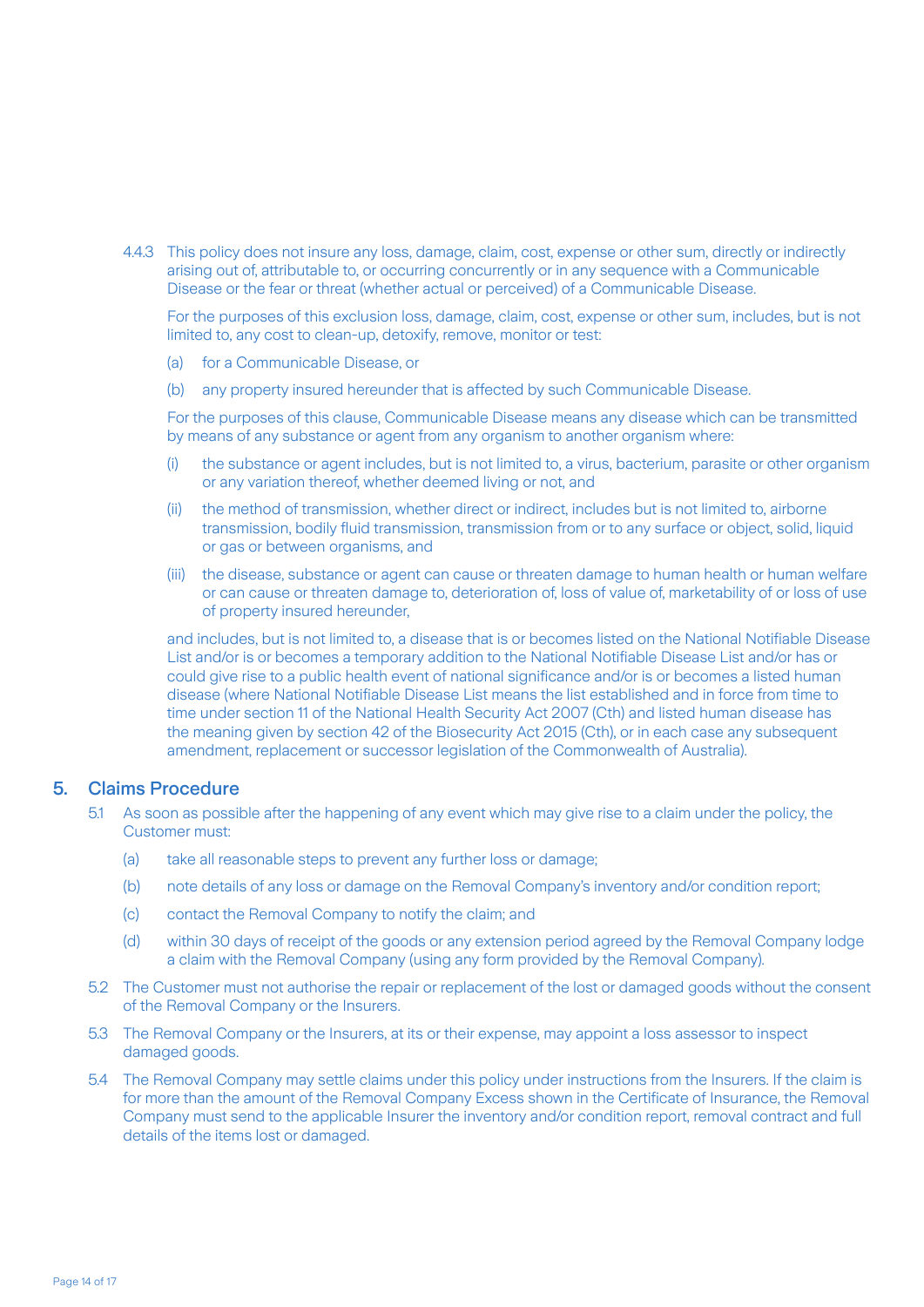#### 6. Special Conditions

#### 6.1 Goods and Services Tax

 If the Customer is liable to pay goods and services tax (GST) in respect of any goods, services or other supply which are the subject of a claim under the policy the Insurers will pay the Customer for that GST liability.

However:

- (a) where the Insurers make a payment under the policy for the acquisition of goods, services or other supply the Insurers will reduce the amount of the payment by the amount of any input tax credit the Customer is or will be or would have been entitled under the Goods and Services Tax Act 1999 (Cth) in relation to that acquisition whether or not the acquisition is actually made.
- (b) Where the Insurers make a payment under the policy as compensation for the acquisition of goods, services or other supply the Insurers will reduce the amount of the payment by the amount of any input tax credit the Customer would have been entitled to under the Goods and Services Tax Act 1999 (Cth) had the payment been applied to acquire such goods, services or supply.

#### 6.2 Termination of Authorised Representative Agreement

 In the event that the Removal Company's authorised representative agreement is terminated by its financial services licensee for any breach in that arrangement as a result of the Removal Company:

- (a) breaching any laws, regulations and codes of practice which apply to general insurance;
- (b) being the subject of a banning order or disqualification from providing financial services;
- (c) committing any serious or persistent breach of any of the provisions of this Agreement or any policy or procedures with which the licensee and / or the Australian Furniture Removers Association from time to time requires the Removal Company to comply;
- (d) acting in a manner which is unprofessional, unethical or likely to harm the professional standing of the licensee;
- (e) undergoing a material change in its management, control or beneficial ownership;
- (f) going into liquidation or having a receiver or administrator appointed (whether voluntarily or not) or, being an individual, becoming bankrupt- immediately; or
- (g) being an individual dying or suffering permanent and total disablement,

 the Insurers agree to manage and settle direct with the Customer all claims outstanding or which become payable under the policy had it not been for the termination of the agreement. The Insurers further agree to pay to the Customer all amounts without reference to the Removal Company Excess stated in the Certificate of Insurance. The Insurers will deduct from the final agreed amount, the Customer Excess nominated in the Certificate of Insurance or this Product Disclosure Statement.

 For all amounts paid under this Condition by the Insurers below the Removal Company Excess, the Insurers shall be entitled to any rights and remedies or relief to which they may become entitled by subrogation against the Removal Company or any corporation or organisation (including its directors, officers) owned or controlled by any Insured named in the policy or subsidiary to any Insured named in the policy excluding Customers.

#### 6.3 Loss of Customer's Pre-Paid Removal Costs and Pre-Paid Removal Deposits

In the event that:

- (a) a Customer of the Removal Company has pre-paid their removal costs or pre-paid a deposit for their removal costs to the Removal Company prior to commencement of the uplift and transportation of the Customer's Goods; and
- (b) the Customer has insured and nominated the removal and freight cost on their Insurance Declaration; and
- (c) the Removal company is placed into liquidation or has a receiver or administrator appointed (whether voluntarily or not) or, being an individual becomes bankrupt, where the Removal Company does not perform the removal,

then the Insurers will refund to the Customer any such pre-paid amounts.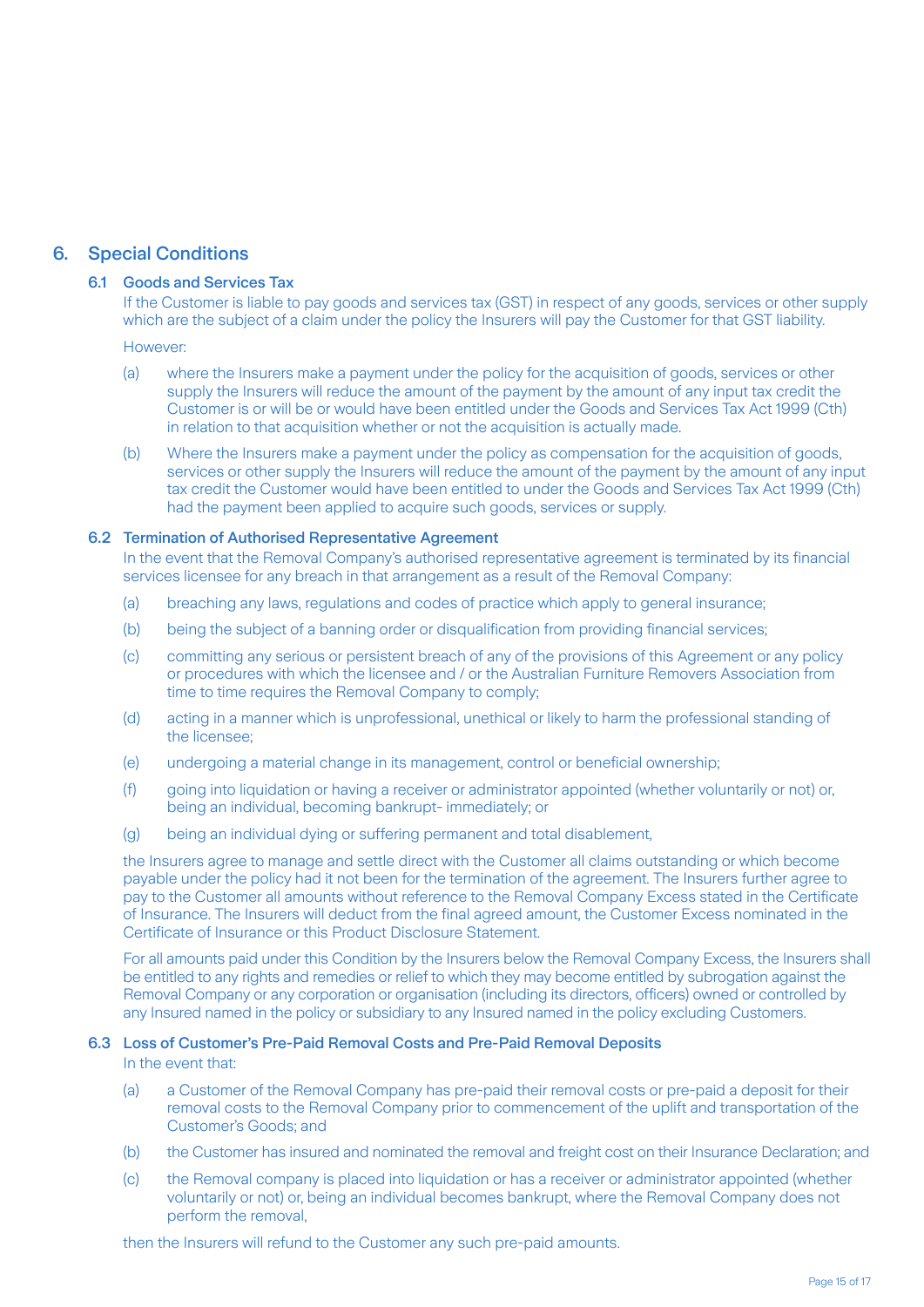#### 6.4 Mitigating Actions

 In case of actual or imminent loss or damage, it shall be lawful and necessary for the removal company or Insurer, their factors, servants or assigns, to take steps to mitigate loss for in and about the defence, safeguard and recovery of the Customer's Goods, or any part of it, without prejudice to this insurance nor shall the acts of the Removal Company or the Insurers in recovering, saving and preserving the Customer's Goods in case of loss or damage, be considered a waiver of acceptance of liability, and for charges in respect of such acts, the Insurers will contribute according to the rate and quantity of the insured value stated in the Insurance Declaration.

#### 6.5 Reasonable Care

 The Customer must take all reasonable care to prevent or minimize any loss or damage covered under the policy.

#### 6.6 Subrogation

 The Insurers are entitled to exercise any rights the Customer may have against anyone else in relation to goods in respect of which the Insurers have paid any amount under the policy. The Customer and anyone else entitled to claim under the policy must cooperate fully with the Insurers in exercising those rights and must give the Insurers any information or assistance they may require.

#### 6.7 Salvage in the Event of a Constructive or Total Loss

 Where the Insurers or the Removal Company pay a claim in full for an item under the policy as a constructive or total loss for either its declared or market value, the Insurers or the Removal Company are entitled to take possession of the item and retain any salvage value. In the event that this right is exercised it is agreed that the Customer will have automatic first choice to purchase the salvaged item.

#### 6.8 Date of Loss Customer's Goods – Storage

 In respect of Customer's Goods in Storage the date of loss or damage will be deemed to be the date the loss or damage was discovered and will attach to the Coverholder's policy which is current at the time of the discovery of the loss or damage.

#### 6.9 Storage Insurance Cancellation

 Storage insurance may be cancelled by the Customer at any time on giving written notice to the Removal Company. Such cancellation shall become effective on the day on which the written notice of cancellation is received by the Removal Company.

#### 6.10 Proper law and jurisdiction

 The construction, interpretation and meaning of the provisions of this policy will be determined in accordance with Australian law.

 In the event of any dispute arising under this policy, including but not limited to its construction and/or validity and/or performance and/or interpretation, you will submit to the exclusive jurisdiction of any competent court in the Commonwealth of Australia.

 References to any Commonwealth, State or Territory Acts including any quoted Sections of same, when used within this policy will also include any subsequent amendment, replacement or successor legislation of those Acts and/or Sections references.

#### 6.11 Sanctions regulation

 Notwithstanding any other terms or conditions under this policy, the Insurers shall not be deemed to provide coverage and will not make any payments nor provide any service or benefit to any Insured or any other party to the extent that such cover, payment, service, benefit and/or any business or activity of the Insured would violate any applicable trade or economic sanctions, law or regulation.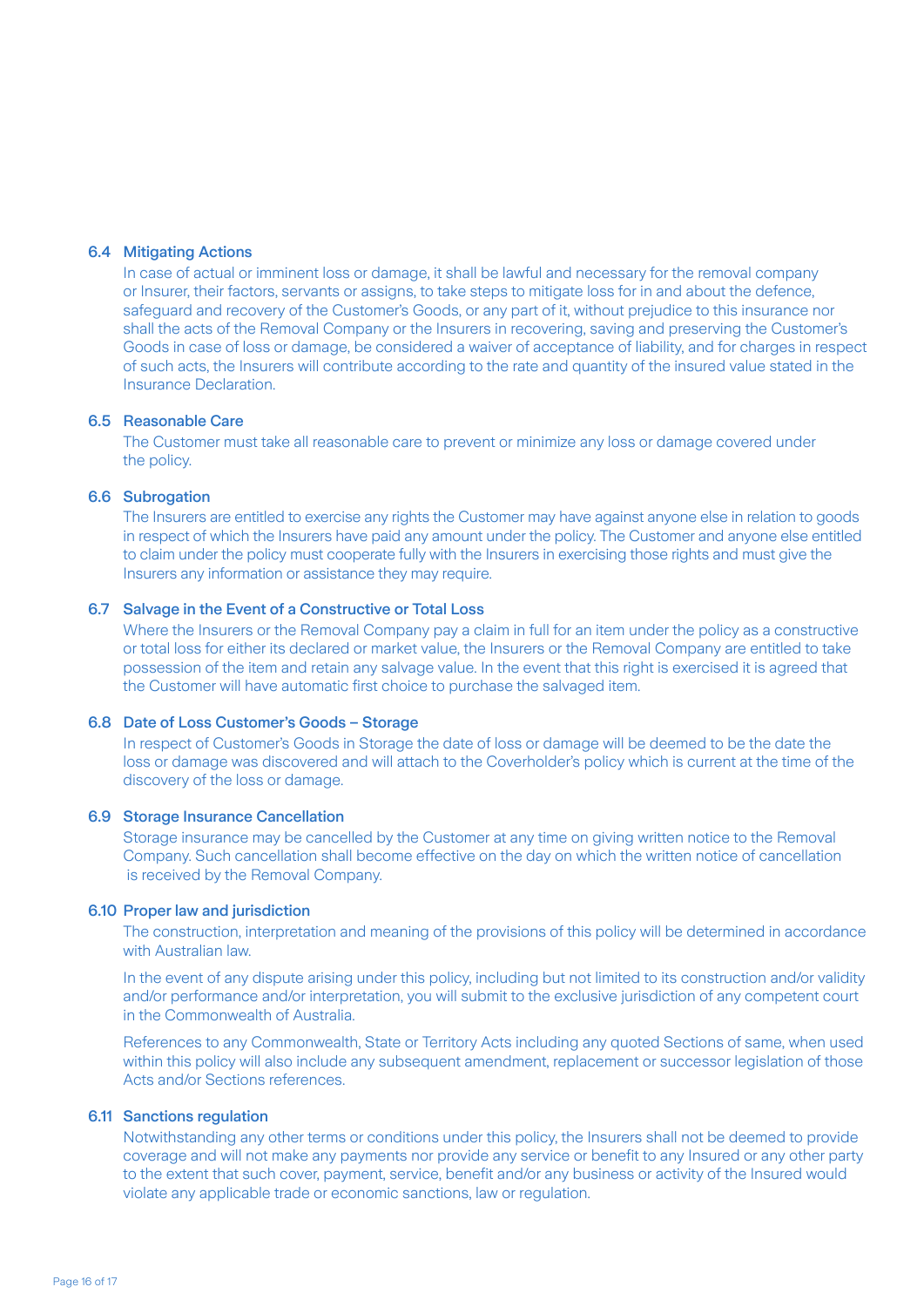#### 6.12 Applications for Cover

It is a condition of provision of cover in respect of a Customer under this policy that the Removal Company obtain an Insurance Declaration from each Customer, in the form the Insurers make available, before cover is provided to that Customer and the Insurers will not be liable to provide or to pay benefits where there has been misrepresentation or non-disclosure by a Customer other than as set out in Special Condition 6.13 Errors and Omissions. For these purposes the Insurers will treat a Customer as if they did owe a duty of disclosure to the Insurers and, without limitation, will exercise any powers in respect of non-payment of benefits or cancellation of cover which the Insurers could exercise under law if a Customer did owe the Insurers a duty of disclosure.

#### 6.13 Errors and Omissions

 If there is any error or omission by the Coverholder in the making of any declaration or issuing the standard terms and conditions or insurance conditions of the removal contract, the Customer's Goods shall automatically be covered by this policy, provided the error or omission is advised to the Insurers immediately it comes to the Coverholder's knowledge. In this event, this policy will only insure the liability of the Coverholder as if the goods were carried under the Coverholder's standard removal contract and/or insurance conditions.